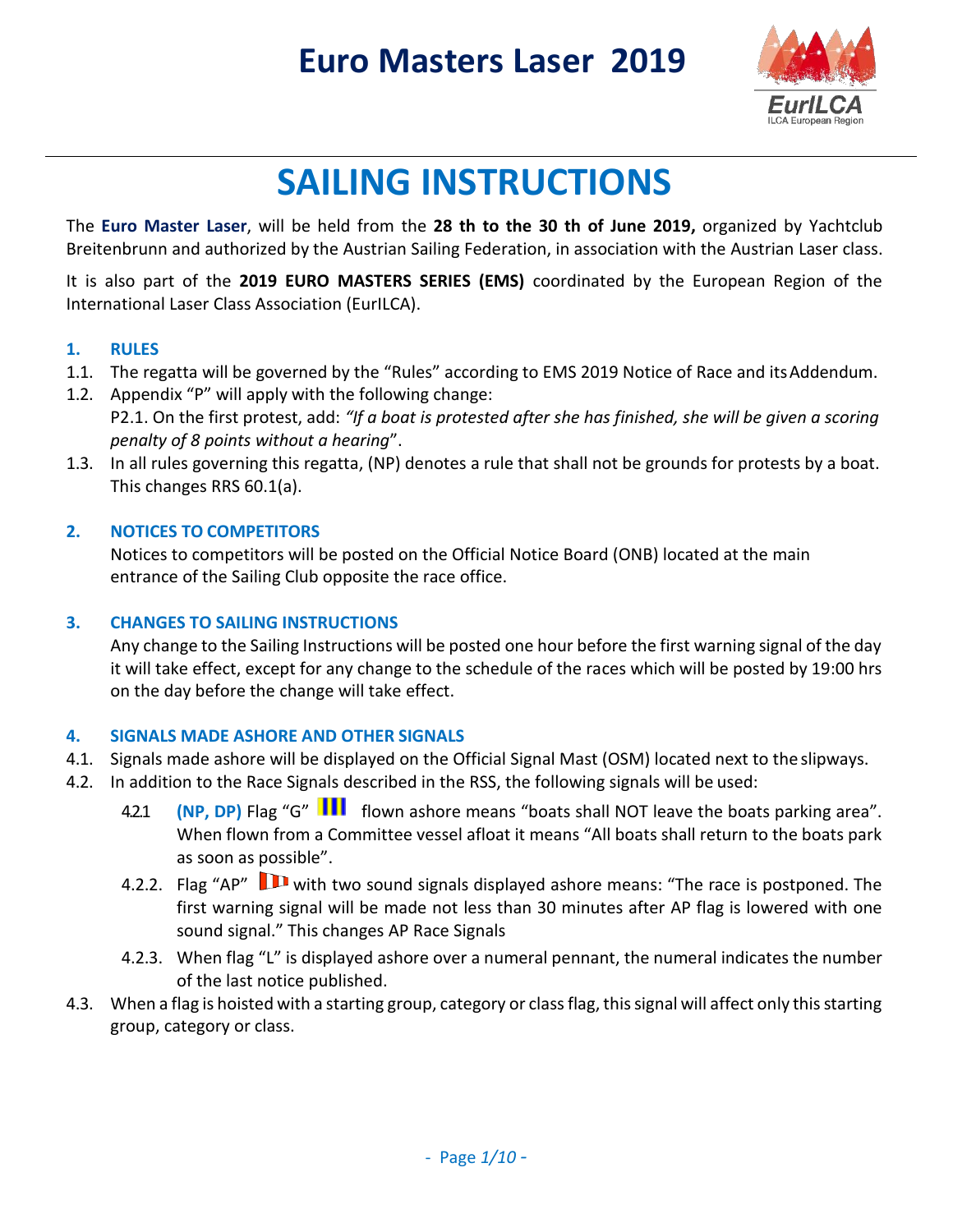

#### **5. MEASUREMENT [DP]**

Any boat or her equipment may be checked for compliance with the class rules and Sailing Instructions at any time throughout the Regatta at the discretion of the Technical Committee or International Jury. On the water, a boat may be required by a technical inspector to proceed immediately to a place determinate by the technical committee for measurement checks.

#### **6. BOATS AND EQUIPMENT [DP]**

In the event of damage, boats and equipment may only be substituted with the written permission of the Technical Committee. If the damage occurs later than 90 minutes before the first scheduled start on a racing day and before the start of the last race of the day, provisional verbal permission shall be obtained from the Technical Committee, International Jury or Race Committee. The written permission of the Technical Committee shall be requested at the first reasonable opportunity.

#### **7. RACING FORMAT**

- 7.1. Up to 6 fleet races will be sailed.
- 7.2. A minimum of 1 completed race are required to constitute the regatta.
- 7.3. Two races are scheduled per day, back to back. The Race Committee may add one extra race per day if the total number of races are behind the schedule.
- 7.4. There will be separate rankings for each category according to the Notice of Race. Men and Women of the same category will race together.

#### 7.5 IN CASE OF GROUPS:

Participants will be split into two groups according to EMS NOR and composed by one or more age groups. This situation will be announced by the Official Notice Board during the registration day. Assignment of groups will be the same for all days

#### **8. SCHEDULE OF RACES**

8.1. Programme:

| <b>DATE</b>       | <b>TIME</b> | <b>DESCRIPTION</b>                                      |
|-------------------|-------------|---------------------------------------------------------|
| Friday, 28.6.19   | 14:00       | Starting time of the first race                         |
| Saturday, 29.6.19 | 10:30 h.    | Estimated Starting time of the first race of the<br>day |
| Sunday, 30.6.19   | 10:30 h.    | Estimated Starting time of the first race of the<br>day |

8.2. Any race whose warning signal has not been made by 15:00 hrs on Sunday  $30<sup>h</sup>$  will be abandoned and not re-sailed.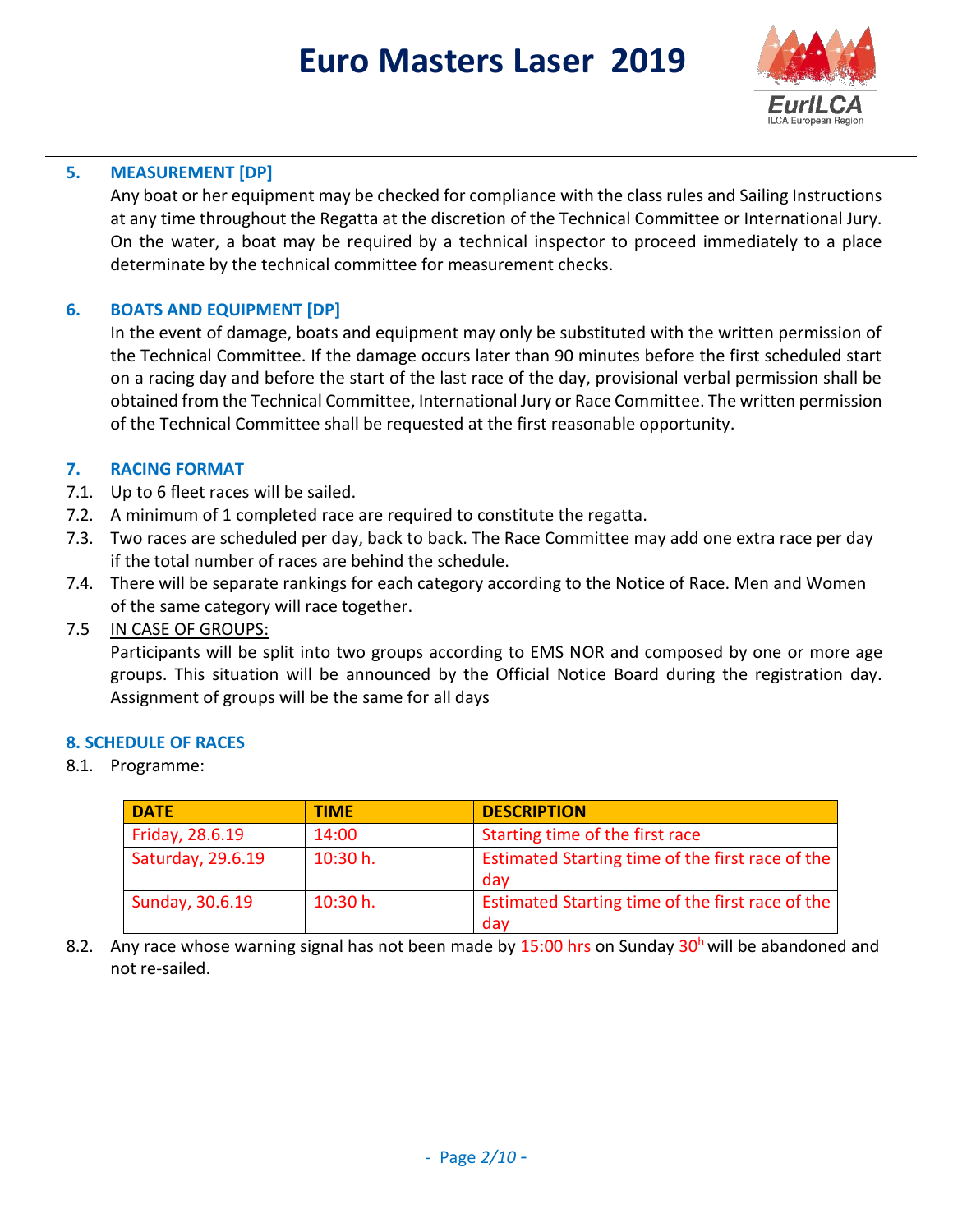

#### **9. SCORING**

- 9.1. In case of groups, RRS A4.2 is changed so that the scores are based on the number of boats assigned to each age category.
- 9.2 In case of groups, there will not be overall results. Each age category will score as an independent class, although they had started on the same group.
- 9.3. When 4 or more races are completed, 1 race score will be excluded.
- 9.4. To request correction of an alleged error in posted race or series results, a boat may complete a scoring enquiry form available at the race office.
- 9.5. Except in case of groups, the results for the categories will be extracted from their overall result of the corresponding class without recalculation, the last day of racing.

#### **10. CLASS FLAGS AND FLEET IDENTIFICATION**

- 10.1. The Class flags for the fleets will be:
	- Laser Standard: Laser Class insignia in black on white background
	- Laser Radial: Laser Class insignia in black on green background
	- In case of groups, the group flags will be:
	- Group 1: Caser Class insignia on yellow background
	- Group 2: Laser Class insignia on blue background
- 10.2. **(NP, DP)** Each boat in the following categories shall display a coloured band at the base of the mast, between the vang fitting and the boom, corresponding to the colour of the age category in which the competitor is sailing, as follows (each competitor can collect the band from the Race Office):
	- Apprentices: Green
	- Masters: Red
	- Grand Masters: Blue
	- Great Grand Masters: Yellow
	- Legend: (no band)
- 10.3. **(NP, DP)** Women participant sails shall carry a red rhombus above the top batten pocket on both sides, according to the class rules.

#### **11. COURSE AREA**

The course area is located in the area in front of the YCBb Sailing Club (see Appendix II) and there will be only one area (see Appendix IV).

#### **12. THE COURSE**

12.1. Up and down courses with Offset Mark will be used (See Appendix I). Course Number is shown on the starting vessel.

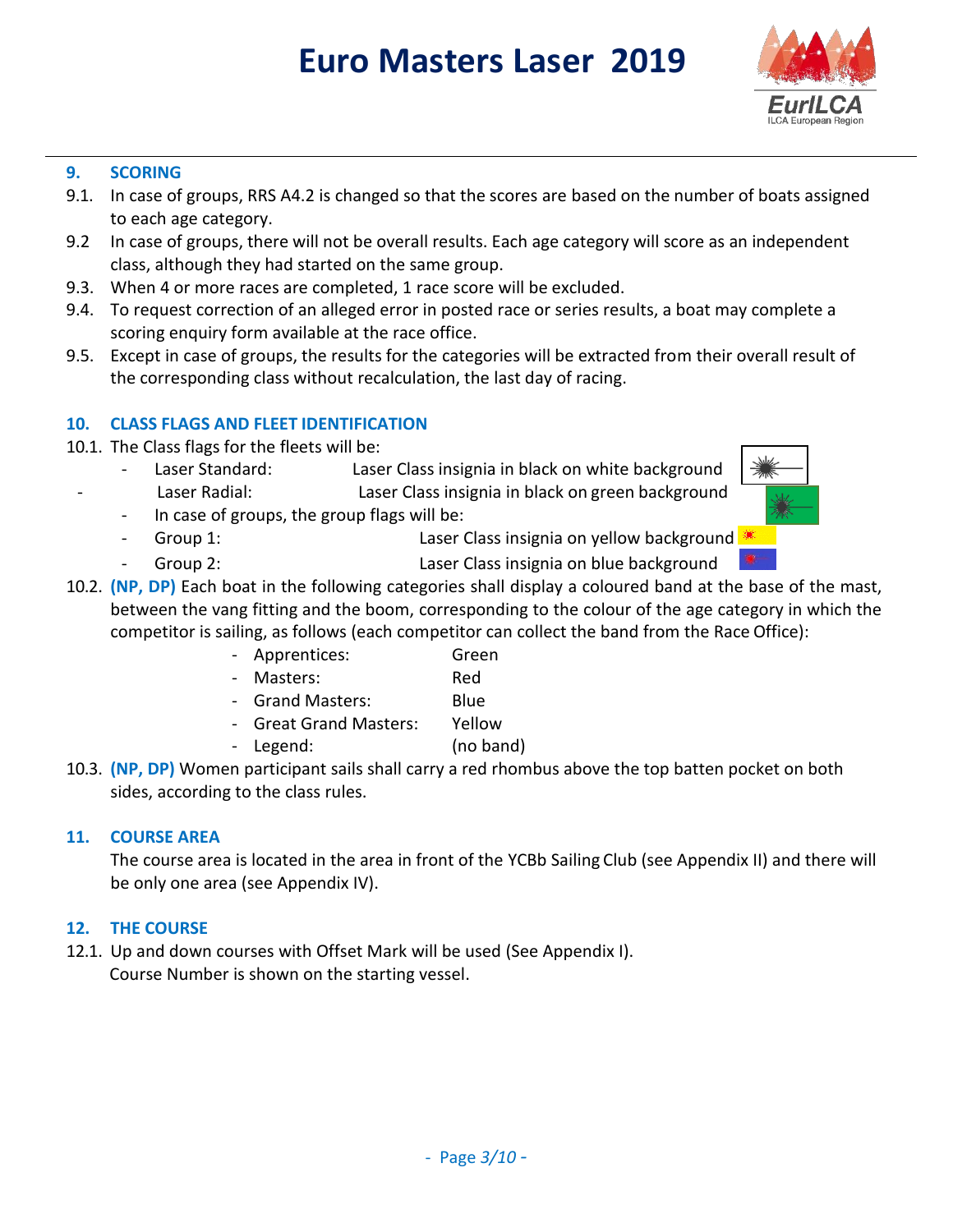

12.2. The length of the course will be set for a target time of 50 minutes. Failure to meet the target time will not be grounds for redress. This changes RRS rule 62.1(a).

#### **13. MARKS**

The marks are shown in Appendix I.

#### **14. THE START**

- 14.1. The starting line will be set between the staff displaying an orange flag on the Race Committee Boat on the starboard end of the line and the orange inflatable cone mark on the port end.
- 14.2. The warning signal for the next fleet will be given as soon as practicable after the previous start.
- 14.3. When a race has finished, the warning signals for a subsequent start procedure on the same day will be given as soon as practicable.
- 14.4. To alert boats that a race or sequence of races will begin soon, the orange starting line flag will be displayed with one sound at least five minutes before a warning signal is made.
- 14.5. **(NP, DP)** Boats whose warning signal has not been displayed shall keep clear of the starting line between the warning and one minute after the starting signals of the preceding fleet start.
- 14.6. A boat that does not start within 4 minutes after her starting signal will be scored DNS without a hearing. This changes RRS A4 and A5.

#### **15. ABANDONING A RACE**

The Race Committee may abandon a race because of a storm, apparent or forecast, a major wind shift or irregular winds or when the wind speed drops (This changes RRS 32.1).

#### **16. THE FINISH**

The finishing line will be between a **staff displaying a blue flag on a Race Committee Boat and** a neon orange buoy.

#### **17. TIME LIMIT**

- 17.1. Boats failing to finish within 15 minutes (finish window) after the first boat sails the course and finishes will be scored DNF without a hearing. This changes RRS 35 Appendix A.4 and AppendixA.5.
- 17.2. Time limits for the first boat are as follows:

**Mark 1 time limit:** 20 minutes **Race Time limit:** 70 minutes If no boat has passed Mark 1 within the Mark 1 time limit the race will be abandoned. Noncompliance of the target time shall not be grounds for redress. This changes rule 62.1 (a)

#### **18. PROTESTS**

18.1. Protests forms are available at the race office. Protest and requests for redress or reopening shall be delivered there within the appropriate time limit. The *Protest Time Limit* which is one (1) hour after the last boat in a fleet has finished the last race of the day or the race committee signals no more racing today, whichever is later.

The protest time limit will be posted on the ONB and may be different for each class.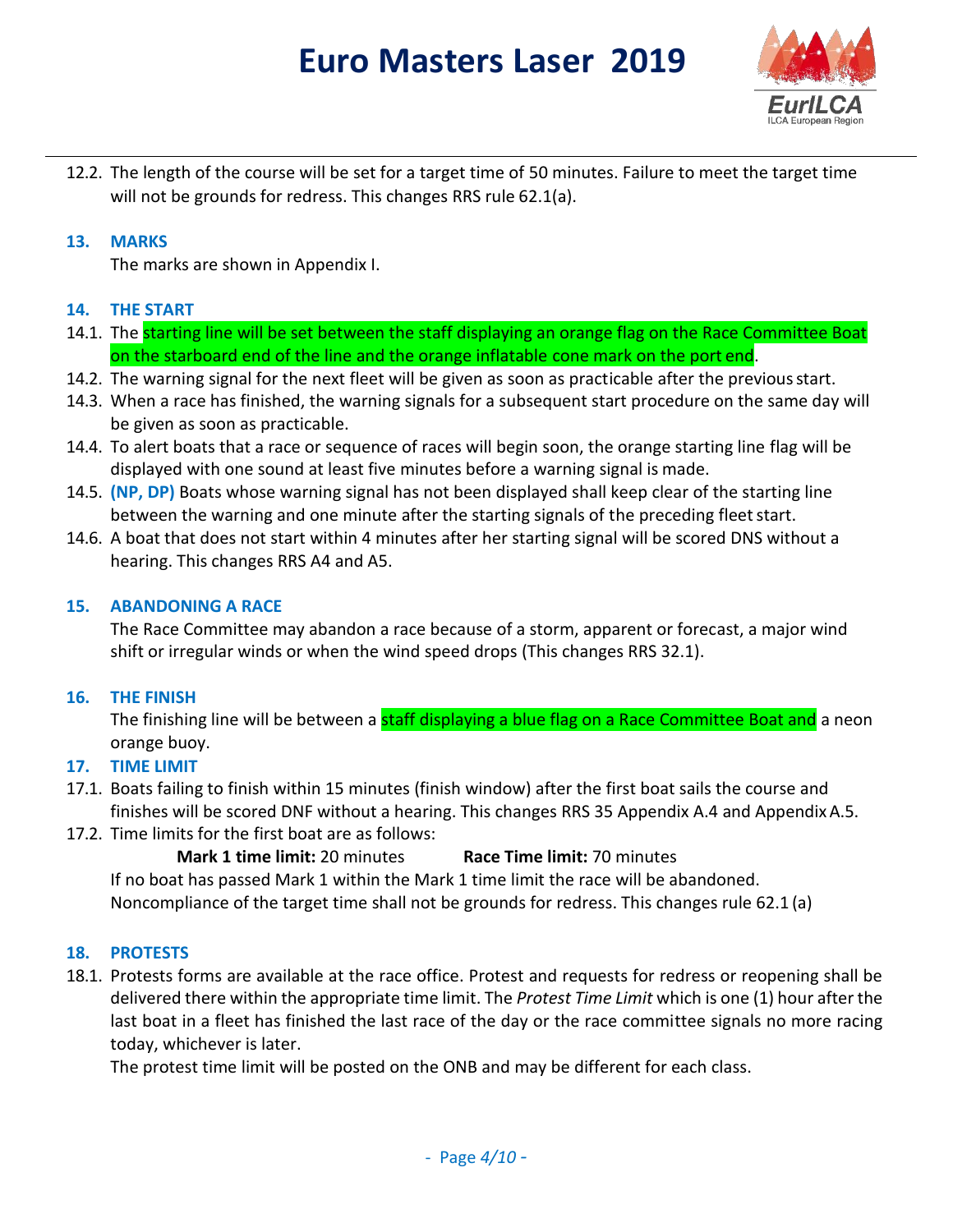

- 18.2. The schedule of hearings will be posted not later than 20 minutes after the protest time limit. Protests will be heard in the International Jury room at the YCBb Sailing Club.
- 18.3. Protests by the Race Committee, International Jury or Technical Committee will be posted on the ONB to inform boats under RRS rule 61.1(b).
- 18.4. On the last schedule day of racing a request for redress based on a Protest Committee decision shall be delivered no later than 30 minutes after the decision was posted. This changes RRS 62.2
- 18.5 A list of boats that, under SI 1.2, have been penalized for breaking RRS 42 will be posted.

#### **19. PRIZES**

Prizes will be awarded in the following categories, to the top 3 of each fleet Standard Fleet: Apprentice, Master, Grand Master and Great Grand Master Radial Fleet: Apprentice, Master, Grand Master, Great Grand Master, Legend and Women.

#### **20. SAFETY (DP, NP)**

- 20.1 Except in emergency, boats shall only come ashore at YCBb Sailing Club
- 20.2. A boat that retires from a race shall notify the Race Committee or the Race Office as soon as possible.
- 20.3. The Race Committee, the Regatta Coordination Centre, the Race Office and the Safety Boats will use private VHF channels 160.575 MHz and 161.275 for their communications.
- 20.4. All boats while not racing shall only be located at the boat's parking area. In case of a participant decides to leave, shall inform immediately to the Race Office.
- 20.7 Infringement of the SI implies rule RRS 2 infringement and its consequences.
- 20.8 Storm Warning at lake Neusiedlersee there is a storm warning system with flashing signals:
	- 40 times per minute: advance warning from wind force 6 (wind speed from approx. 40 km / h and rising trend) - **the start of a race can take place; as well the abandoning of a running race.**
	- 90 times per minute: storm warning from wind force 8 (wind speed from 60 km / h and rising trend) - **depending on the weather situation - the race is canceled.**
	- The triggering of the individual signals can be carried out individually, in arbitrarily grouped groups or in total. Remote triggering or remote monitoring is computeraided via a graphical user interface. A local activation by authorized and trained persons is also possible in case of need.
	- <https://lsz-b.at/jcms/index.php/de/sturmwarnkarte.html>

#### **21.DISCLAIMER**

All those taking part in the event do so at their own risk and responsibility.

The Organizing Committee, EurILCA or any part involved with the organization of the event disclaim any and every responsibility whatsoever for loss, damage, injury or inconvenience that might occur to persons and goods, both ashore and at sea as a consequence of participation in the races covered by the Notice of Race and the Sailing Instructions.

Attention is drawn to the RRS Fundamental Rule 4 – Decision to Race, which states:

**"The responsibility for a boat's decision to participate in a race or to continue racing is hers alone".**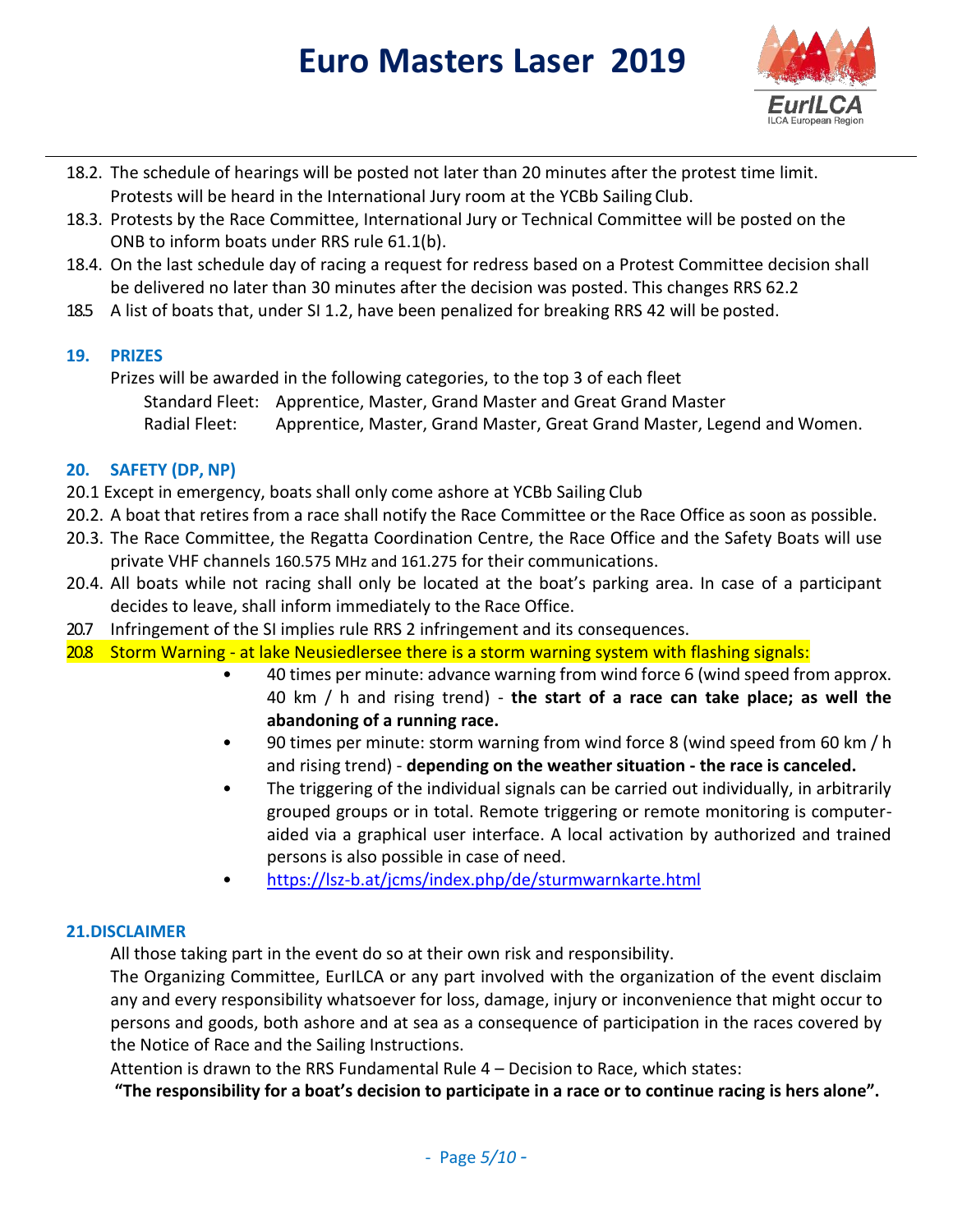

#### **22. IDENTIFICATION OF RACE MANAGEMENT VESSELS**

- 22.1. Race Committee boats will display an orange flag.
- 22.2. International Jury boats will display a white flag with "JURY" written in black.

**ADDITIONAL INFORMATION (NOT PART OF THESE SAILING INSTRUCTIONS):**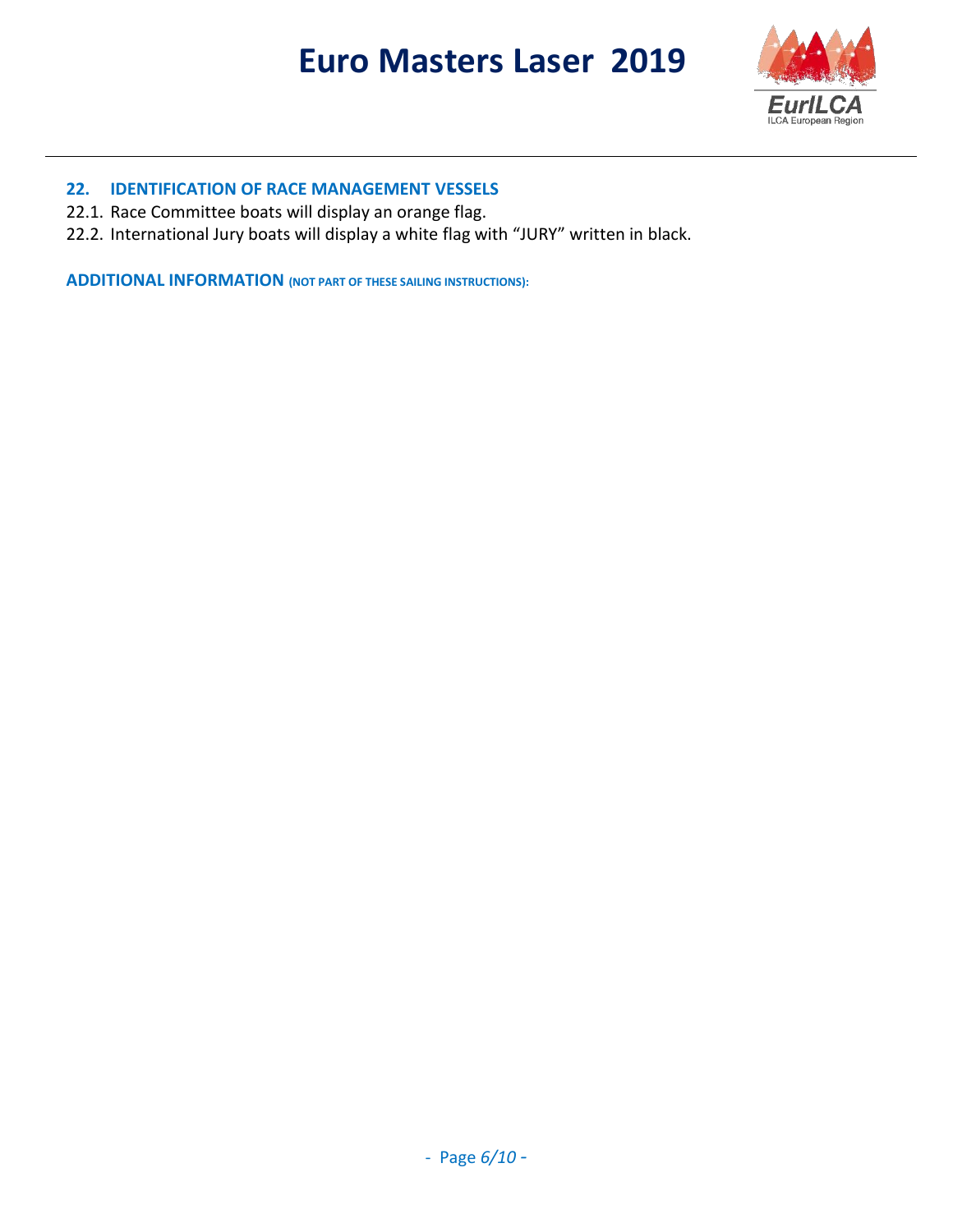

### APPENDIX I: Courses and Marks



#### **COURSE "1" standard:**

Start, 1 (port), 2 (port), 3 a/b(port), 1 (port), 2 (port), 3b (port) and finish **COURSE "2":**

Start, 1 (port), 2 (port), 3a/b (port), 1 (port), 2 (port), 3 a/b(port), 1 (port), 2, (port), 3b (port) and finish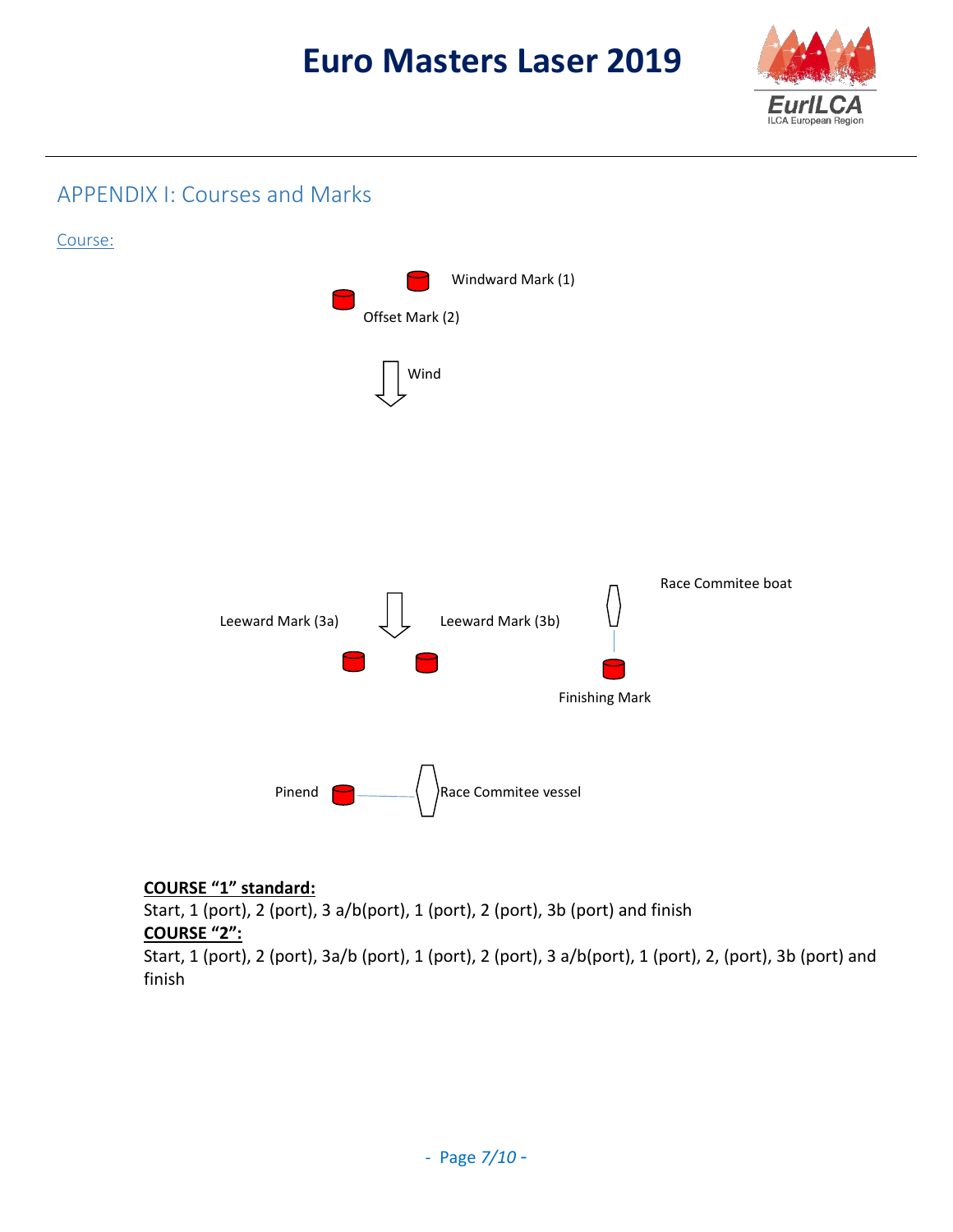

#### **MARKS FEATURES:**

Course Marks: Orange cones Starting Mark: Race Committee vessel and orange cone mark Course Changing Mark: Yellow Zylinder Finishing Mark: Race Committee boat and neon orange ball Buoy